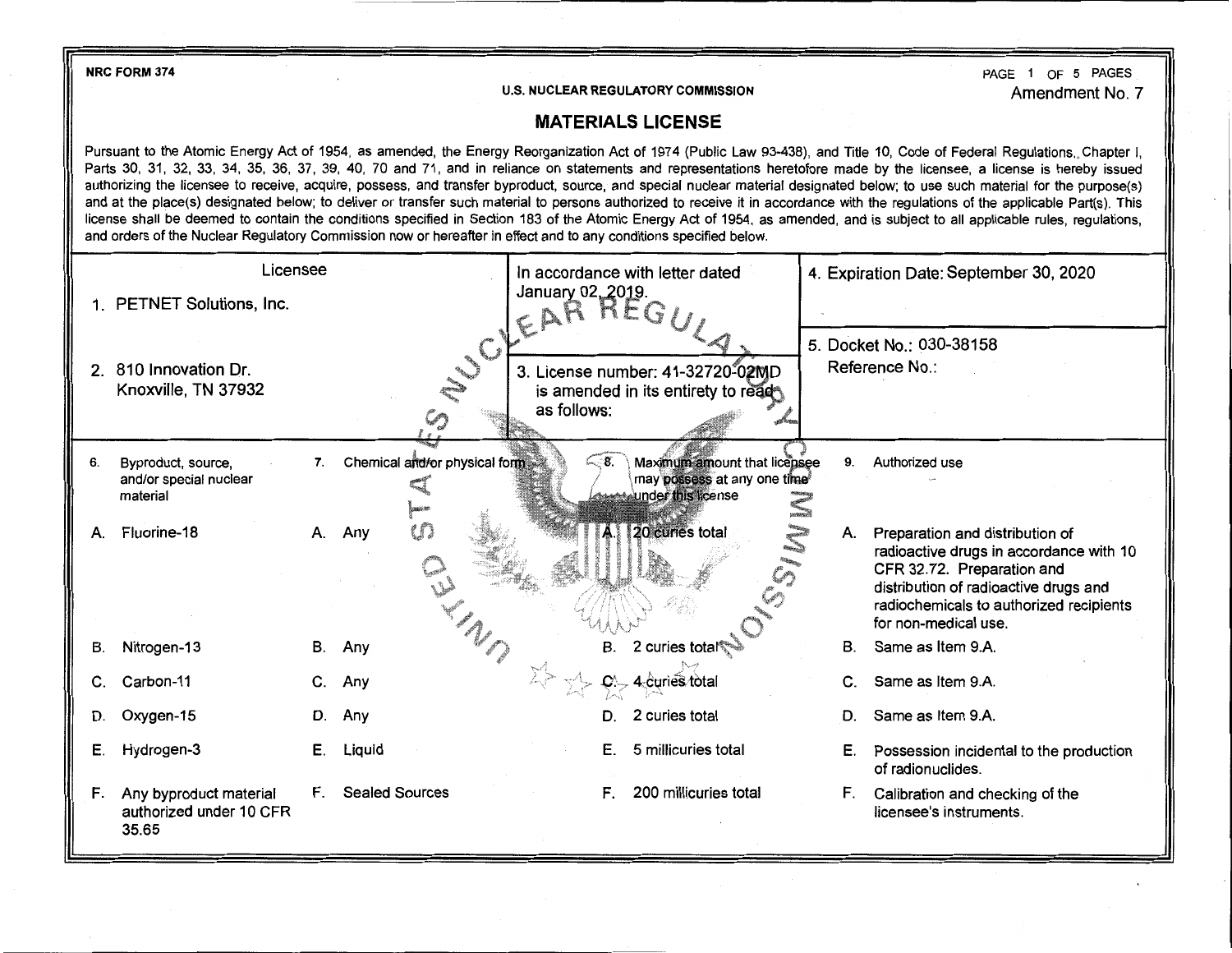| NRC FORM 374A<br><b>U.S. NUCLEAR REGULATORY COMMISSION</b><br>PAGE 2 OF 5 PAGES     |                                 |                                                                                                                                                 |  |  |
|-------------------------------------------------------------------------------------|---------------------------------|-------------------------------------------------------------------------------------------------------------------------------------------------|--|--|
| <b>MATERIALS LICENSE</b>                                                            | License Number<br>41-32720-02MD | Docket or Reference Number<br>030-38158                                                                                                         |  |  |
| <b>SUPPLEMENTARY SHEET</b>                                                          | Amendment No. 7                 |                                                                                                                                                 |  |  |
|                                                                                     |                                 |                                                                                                                                                 |  |  |
|                                                                                     |                                 |                                                                                                                                                 |  |  |
|                                                                                     |                                 |                                                                                                                                                 |  |  |
|                                                                                     | )NDITIONS                       |                                                                                                                                                 |  |  |
|                                                                                     |                                 | 10. Licensed material shall be used or stored only at the licensee's facilities located at 1345 West 16th Street, Indianapolis, Indiana, 46202. |  |  |
|                                                                                     |                                 |                                                                                                                                                 |  |  |
| Licensed material shall only be used by, or under the supervision of:<br>11.        |                                 |                                                                                                                                                 |  |  |
|                                                                                     |                                 |                                                                                                                                                 |  |  |
|                                                                                     |                                 | A. A pharmacist working or designated as an authorized nuclear pharmacist in accordance with 10 CFR 32.72(b)(2)(i) or (4).                      |  |  |
| <b>Authorized Nuclear Pharmacists:</b><br>В.                                        |                                 |                                                                                                                                                 |  |  |
|                                                                                     |                                 |                                                                                                                                                 |  |  |
| <b>Authorized Nuclear Pharmacist</b>                                                | $\cal{G}$<br>Material and Use   |                                                                                                                                                 |  |  |
| Victor Calonico, R.Ph.                                                              |                                 |                                                                                                                                                 |  |  |
| Virginia Coakley, R.Ph.                                                             |                                 |                                                                                                                                                 |  |  |
| Jared Driskill, R.Ph.                                                               |                                 |                                                                                                                                                 |  |  |
| Heather Fry, R.Ph.                                                                  | Aff                             |                                                                                                                                                 |  |  |
| Rick Grigson, R.Ph.                                                                 | All                             |                                                                                                                                                 |  |  |
| Alexis S. Jones, Pharm.D.                                                           | All                             |                                                                                                                                                 |  |  |
| Ryan Kuenkel, R.Ph.                                                                 | All                             |                                                                                                                                                 |  |  |
| Joel Readinger, R.Ph.                                                               | All                             |                                                                                                                                                 |  |  |
|                                                                                     |                                 |                                                                                                                                                 |  |  |
| The Radiation Safety Officer (RSO) for this license is Joel Readinger, R.Ph.<br>12. |                                 |                                                                                                                                                 |  |  |

13. This license does not authorize distribution to persons exempt from licensing.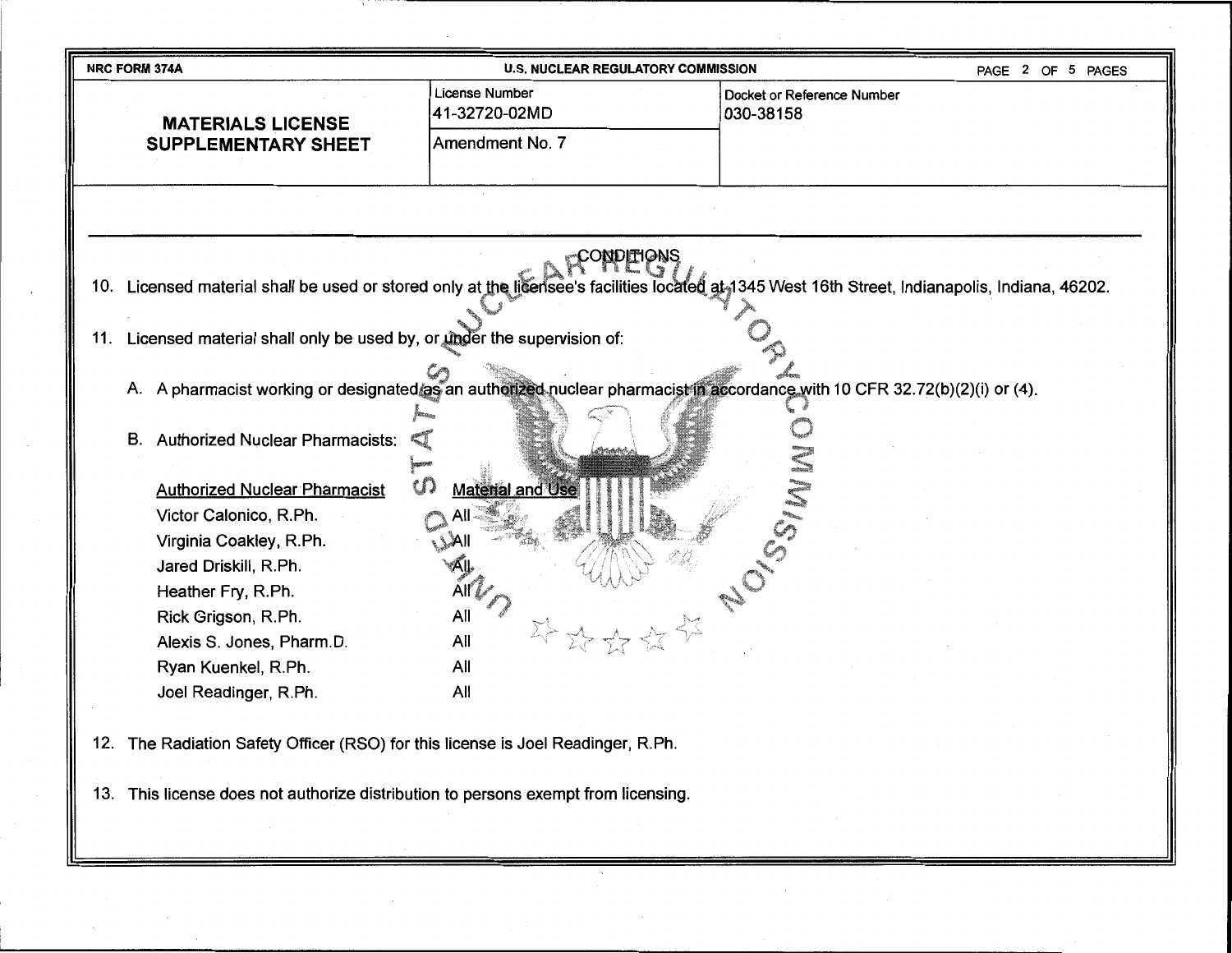| <b>U.S. NUCLEAR REGULATORY COMMISSION</b><br><b>NRC FORM 374A</b>                                                                          |                                 |                                           | PAGE 3 OF 5 PAGES |
|--------------------------------------------------------------------------------------------------------------------------------------------|---------------------------------|-------------------------------------------|-------------------|
| <b>MATERIALS LICENSE</b><br><b>SUPPLEMENTARY SHEET</b>                                                                                     | License Number<br>41-32720-02MD | l Docket or Reference Number<br>030-38158 |                   |
|                                                                                                                                            | IAmendment No. 7                |                                           |                   |
| A Cooled seurose and detactor solle shall be tested for leakage and/or contamination at intervals not to exceed the intervals specified in |                                 |                                           |                   |

- Sealed sources and detector cells shall be tested for leakage and/or contamination at intervals not to exceed the intervals specified in the certificate of registration issued by the U.S. Nuclear Regulatory Commission under 10 CFR 32.210 or by an Agreement State. In the absence of a registration certificate, sealed sources shall be tested for leakage and/or contamination at intervals not to exceed 6 months, or at such other intervals as specified.
	- B. In the absence of a certificate from a transferor indicating that a leak test has been made within the intervals specified in the certificate of registration issued by the U.S. Nuclear Regulatory Commission under 10 CFR 32.210 or by an Agreement State, prior to the transfer, a sealed source received from another person shall not be put into use until tested and the test results received.
	- C. Sealed sources need not be tested if they contain only hydrogen-3; or they contain only a radioactive gas; or the half-life of the isotope is 30 days or less; or they contain not more than 100 microcuries of beta- and/or gamma-emitting material or not more than 10 microcuries of alpha-emitting material.
	- D. Sealed sources need not be tested if they are in storage and are not being used. However, when they are removed from storage for use or transferred to another person, and have not been tested within the required leak test interval, they shall be tested before use or transfer. No sealed source shall be stored for a period of more than 10 years without being tested for leakage and/or contamination.
	- E. The leak test shall be capable of detecting the presence of 185 becquerels (01005 microcuries) of radioactive material on the test sample. If the test reveals the presence of 185 becquerels (0.005 microcuries) or more of removable contamination, a report shall be filed with the U.S. Nuclear Regulatory Commission in accordance with 10 CFR 30.50(c)(2), and the source shall be removed immediately from service and decontaminated, repaired, or disposed of in accordance with Commission regulations.
	- F. Tests for leakage and/or contamination, including leak test sample collection and analysis, shall be performed by the licensee or other persons specifically licensed by the U.S. Nuclear Regulatory Commission or an Agreement State to perform such services.
	- G. Records of leak test results shall be kept in units of becquerels (microcuries) and shall be maintained for 3 years.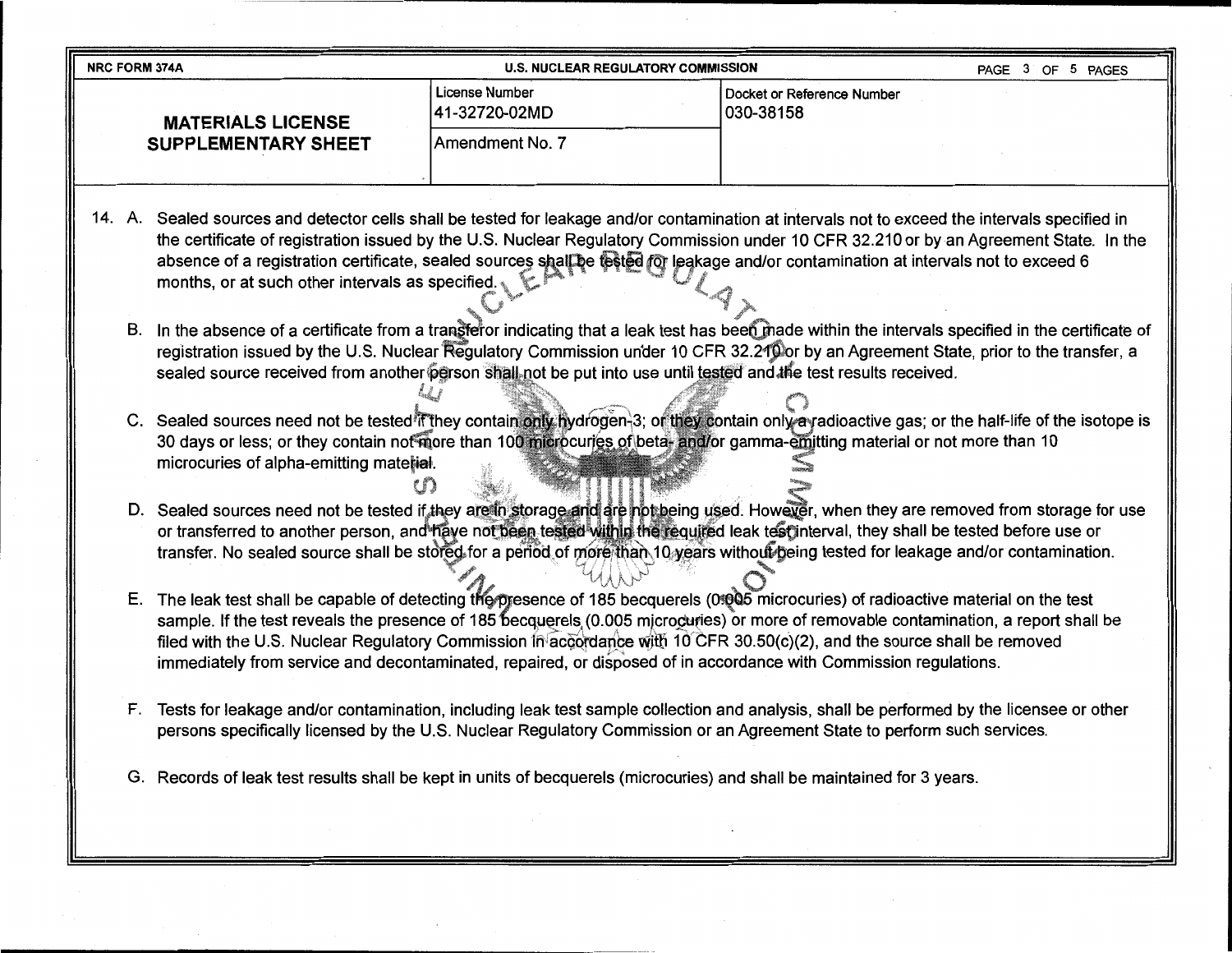|     | PAGE 4 OF 5 PAGES<br><b>NRC FORM 374A</b><br><b>U.S. NUCLEAR REGULATORY COMMISSION</b>                                                                                                                                                                                                                                                                                                                                                                                                                                                                                                                                 |                                 |                                                                                                                                        |  |  |  |  |
|-----|------------------------------------------------------------------------------------------------------------------------------------------------------------------------------------------------------------------------------------------------------------------------------------------------------------------------------------------------------------------------------------------------------------------------------------------------------------------------------------------------------------------------------------------------------------------------------------------------------------------------|---------------------------------|----------------------------------------------------------------------------------------------------------------------------------------|--|--|--|--|
|     | <b>MATERIALS LICENSE</b>                                                                                                                                                                                                                                                                                                                                                                                                                                                                                                                                                                                               | License Number<br>41-32720-02MD | Docket or Reference Number<br>030-38158                                                                                                |  |  |  |  |
|     | <b>SUPPLEMENTARY SHEET</b>                                                                                                                                                                                                                                                                                                                                                                                                                                                                                                                                                                                             | Amendment No. 7                 |                                                                                                                                        |  |  |  |  |
| 15. | specifically authorized.                                                                                                                                                                                                                                                                                                                                                                                                                                                                                                                                                                                               |                                 | Sealed sources containing licensed material shall not be opened or sources removed from source holders by the licensee, except as      |  |  |  |  |
|     | 16. The licensee shall conduct a physical inventory every 6 months, or at other intervals approved by the U.S. Nuclear Regulatory Commission,<br>to account for all sealed sources and/or devices received and possessed under the license. Records of inventories shall be maintained for 3<br>years from the date of each inventory, and shall include the radionuclides, quantities, manufacturer's name and model numbers, and the<br>date of the inventory.                                                                                                                                                       |                                 |                                                                                                                                        |  |  |  |  |
|     | 17. Except for maintaining labeling as required by 10 CFR Part 20 or 71, the licensee shall obtain authorization from NRC before making any<br>changes in the sealed source, device, or source-device combination that would alter the description or specifications as indicated in the<br>respective Registration Certificates issued either by the Commission pursuant to 10 CFR 32.210 or by an Agreement State.<br>The licensee is authorized to hold radioactive material with a physical half-life of less than of equal to 120 days for decay-in-storage before<br>18.<br>disposal in ordinary trash provided: |                                 |                                                                                                                                        |  |  |  |  |
|     | A. Before disposal as ordinary trash, the waste shall be surveyed at the container surface with the appropriate survey instrument set on its<br>most sensitive scale and with no interposed shielding to determine that its radioactivity cannot be distinguished from background. All<br>radiation labels shall be removed or obliterated; except for radiation labels on materials that are within containers and that will be<br>managed as biomedical waste after they have been released from the licensee.                                                                                                       |                                 |                                                                                                                                        |  |  |  |  |
|     | B. A record of each such disposal permitted under this license condition shall be retained for three years. The record must include the date<br>of disposal, the date on which the byproduct material was placed in storage, the radionuclides disposed, the survey instrument used, the<br>background dose rate, the dose rate measured at the surface of each waste container, and the name of the individual who performed<br>the disposal.                                                                                                                                                                         |                                 |                                                                                                                                        |  |  |  |  |
| 19. | syringes and vials and their contents.                                                                                                                                                                                                                                                                                                                                                                                                                                                                                                                                                                                 |                                 | The licensee is authorized to retrieve, receive, and dispose of radioactive waste from its customers limited to radiopharmacy-supplied |  |  |  |  |

 $\mathcal{L}^{\text{max}}_{\text{max}}$  and  $\mathcal{L}^{\text{max}}_{\text{max}}$ 

 $\sim 0.1$ 

----